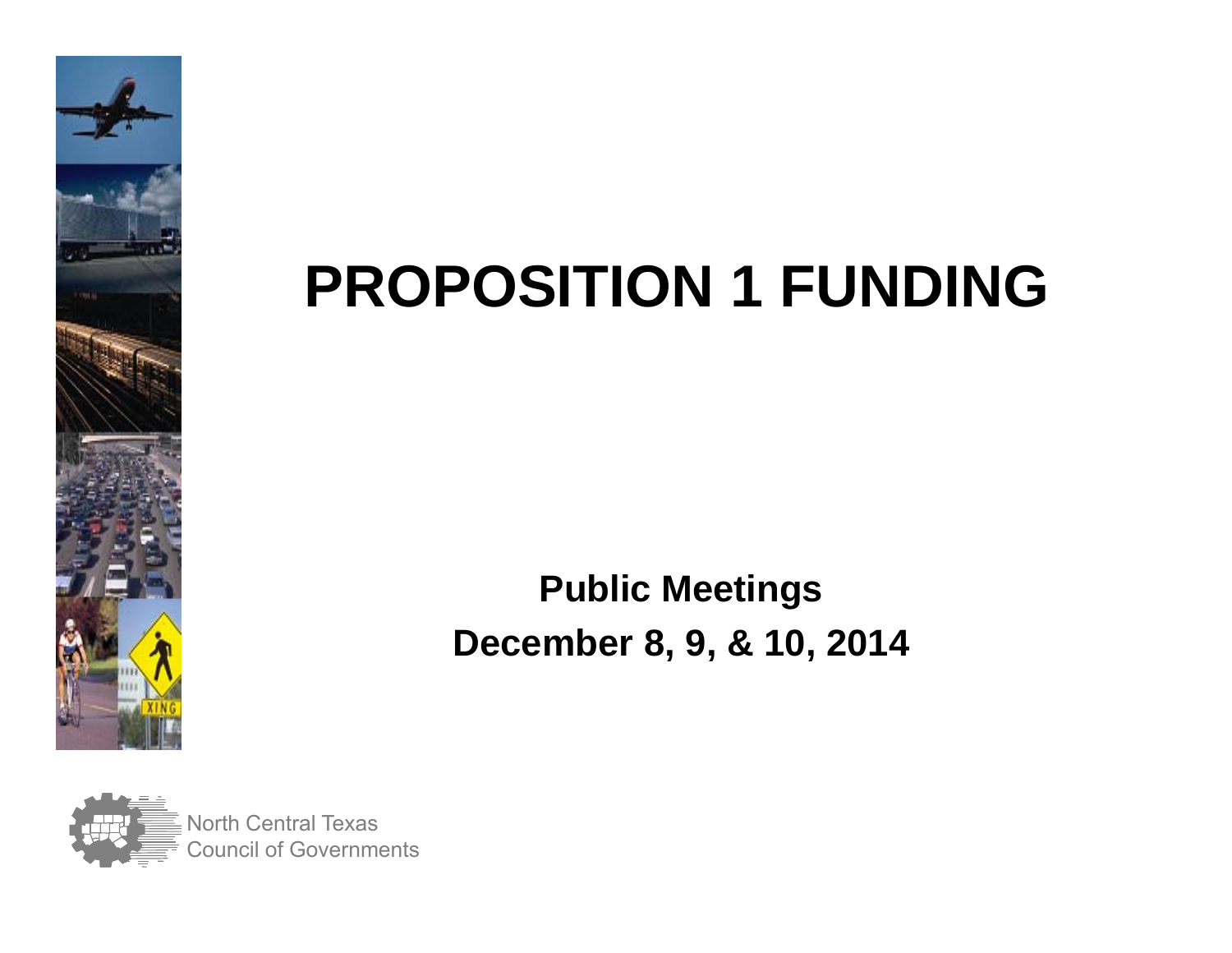

## **BACKGROUND**

- Texas voters approved Proposition 1 in November 2014
	- 80 percent approval Statewide
	- 85 percent approval in urban areas, (e.g., Dallas/ Fort Worth (DFW) region)
- Anticipated allocation of Proposition 1 funds
	- <sup>≈</sup> \$1.75 billion/year Statewide
	- <sup>≈</sup> \$350 \$400 million/year in DFW Region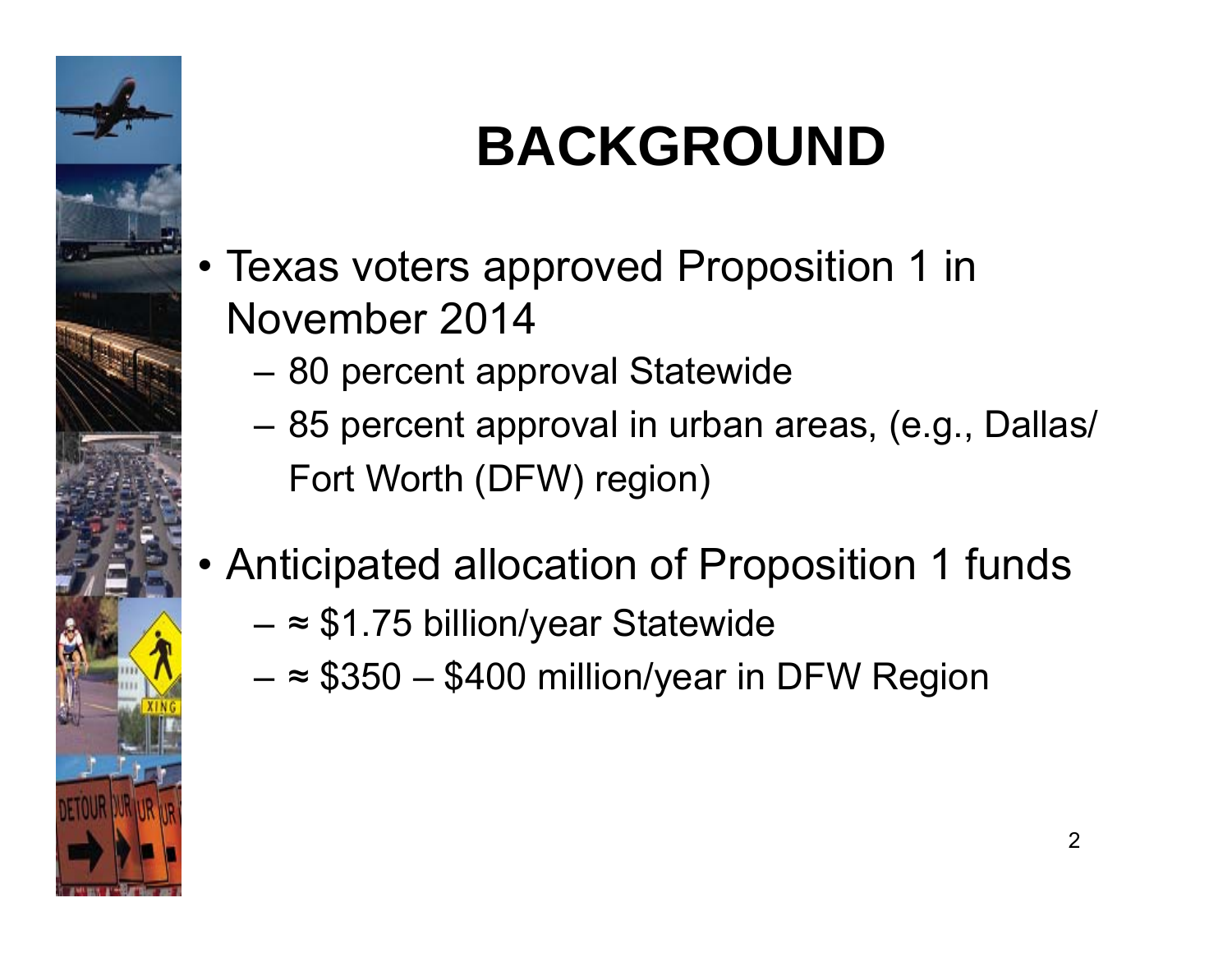

### **SIX GUIDING PRINCIPLES FOR PROJECT SELECTION**

1. Use formula allocation.

2. Bottom-up approach to project development.

3. MPOs\* have broadbased, collaborative public involvement procedures that involve TxDOT\*.

4. Project selection should come from the regions.

5. Legislature should give greater flexibility to TxDOT to get projects ready.

6. Greater focus on transportation system versus projects, creating opportunities for statewide benefits.

 \* MPO = Metropolitan Planning Organization TxDOT = Texas Department of Transportation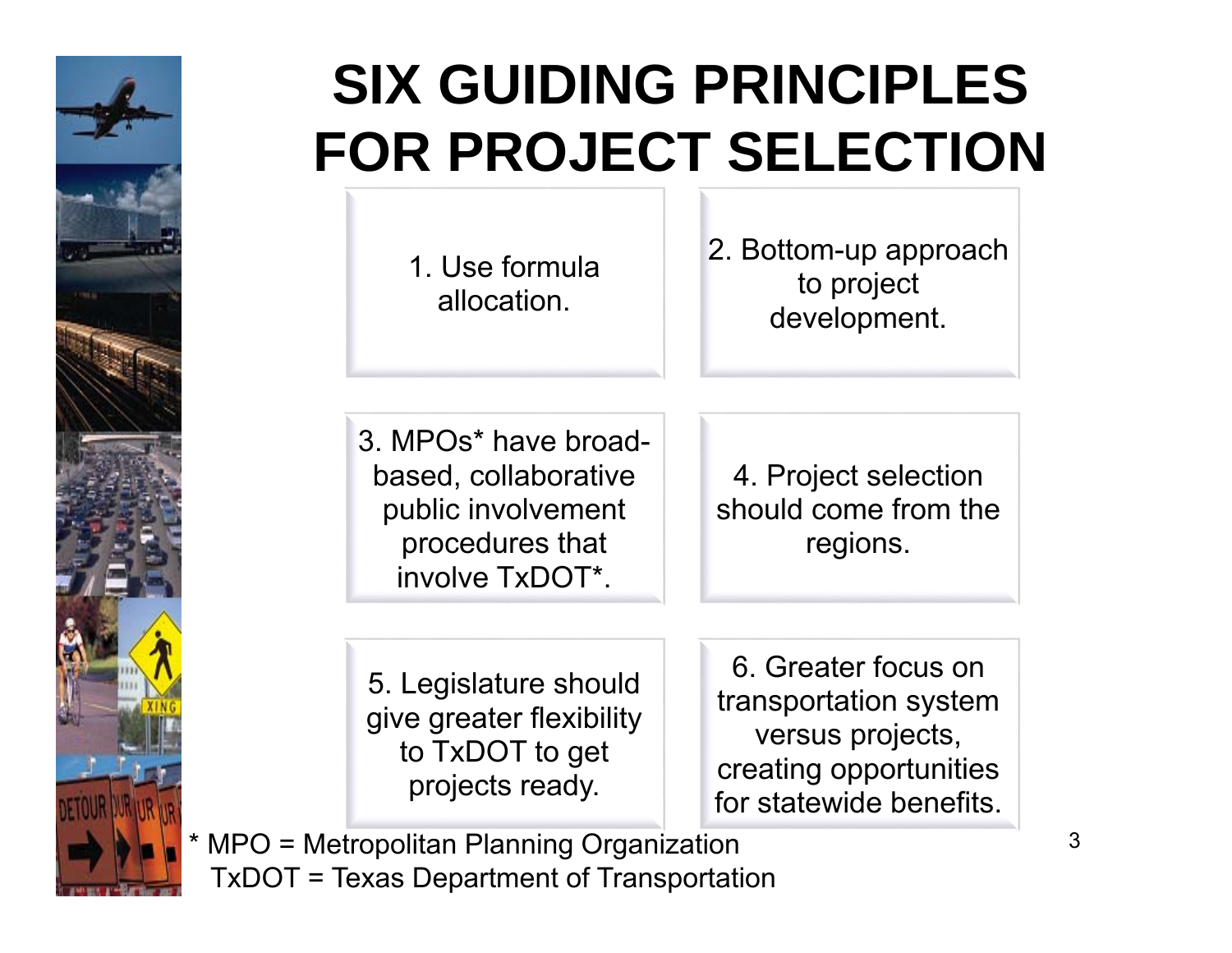

### **NEXT STEPS STATEWIDE**

Step 1: Establish Funding Allocations

#### Step 2: Project Selection by MPOs and TxDOT Districts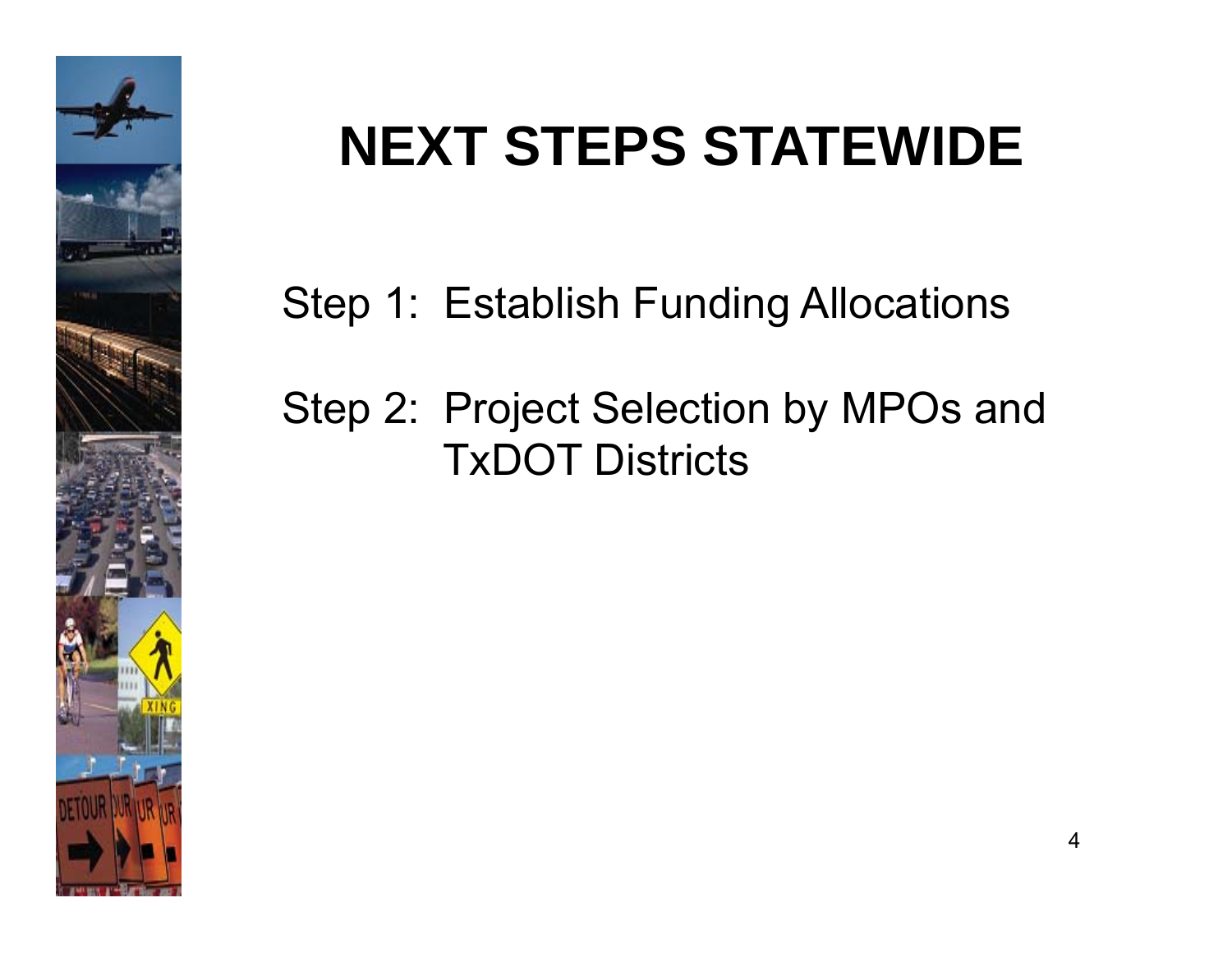

### **FOCUS AREAS**

- Projects on the Interstate Highway System or the State Highway System
- Traditional roadway projects (transit, bicycle/ pedestrian, and toll roads are ineligible)
- Projects should be ready to let by December 2015 for the first round of funding
- Additional projects to be identified in years two, three, and four
- No supplanting of project funds
- All counties may receive a project by year four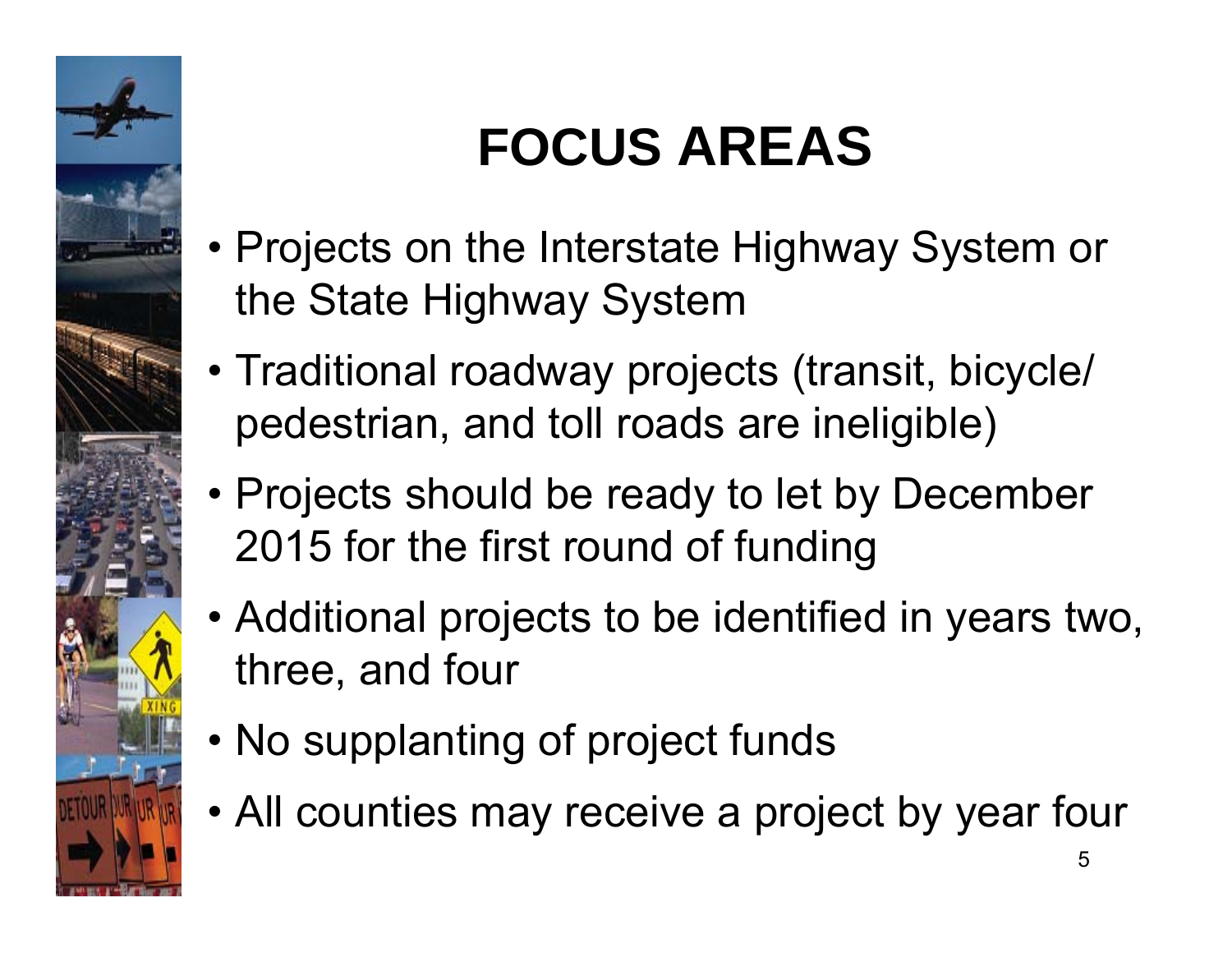

# **COORDINATION WITH TxDOT**

- TxDOT and NCTCOG staffs have inventoried potential projects over the last several months in anticipation of a successful election
- Coordination efforts to continue development of a draft project list
- Congestion is a focus for the MPO, while connectivity is a focus for the TxDOT Districts
- Lead the State in development of statewide connectivity projects (e.g., IH 20 Corridor Improvements)
- May involve a two-phased approval process to accommodate early lettings vs. projects letting later in the year 6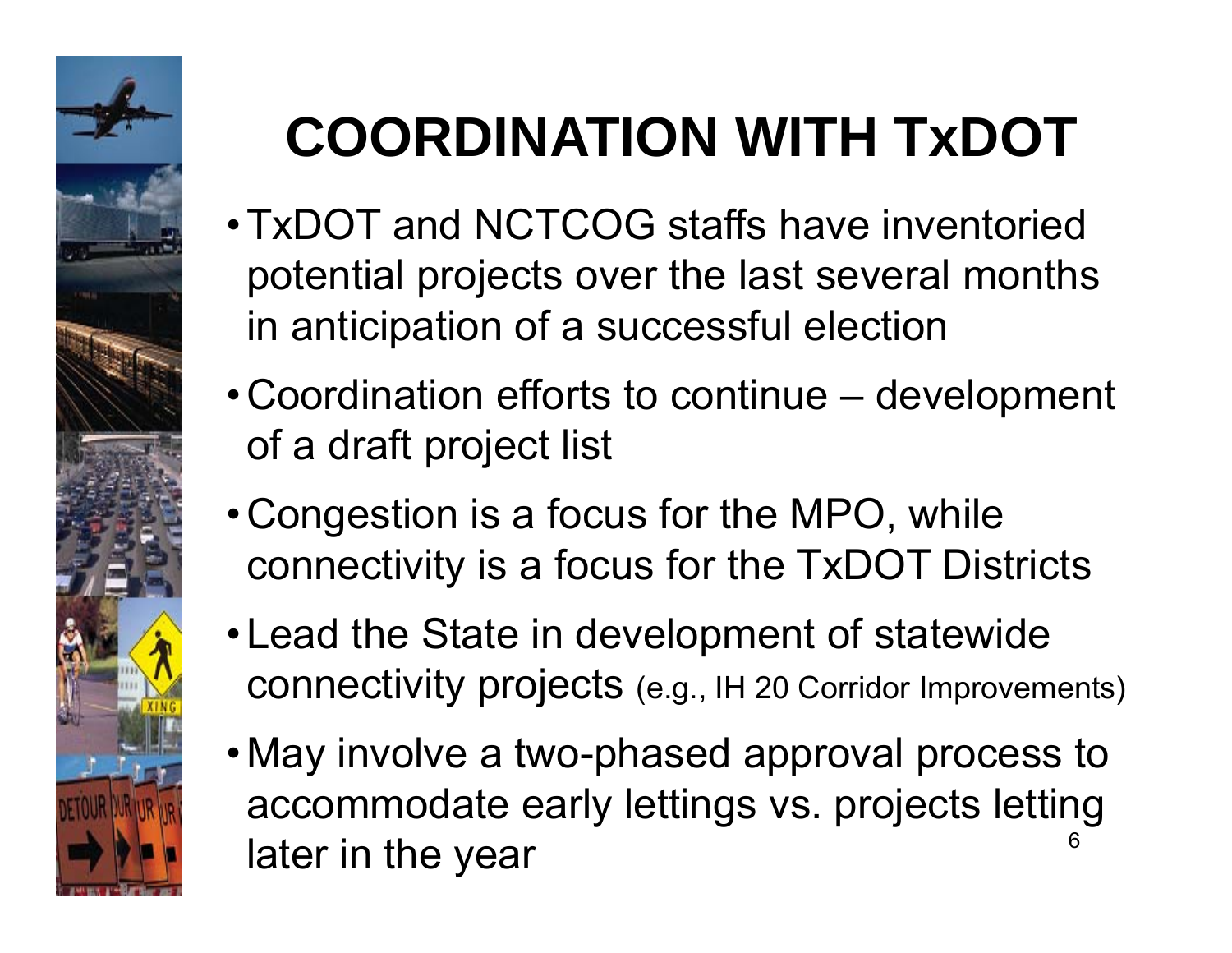

#### **TIMELINE**

| November 2014                   | Voter approval                                       |
|---------------------------------|------------------------------------------------------|
| December 2014                   | Anticipate State approval of funding<br>distribution |
|                                 | <b>NCTCOG Committee Meetings (Info)</b>              |
|                                 | <b>Public meetings</b>                               |
| November 2014 -<br>January 2015 | MPO/TxDOT Districts develop list of projects         |
| January 2015 -<br>February 2015 | <b>NCTCOG Committee Meetings (Action)</b>            |
| February 2015                   | State approval                                       |

7